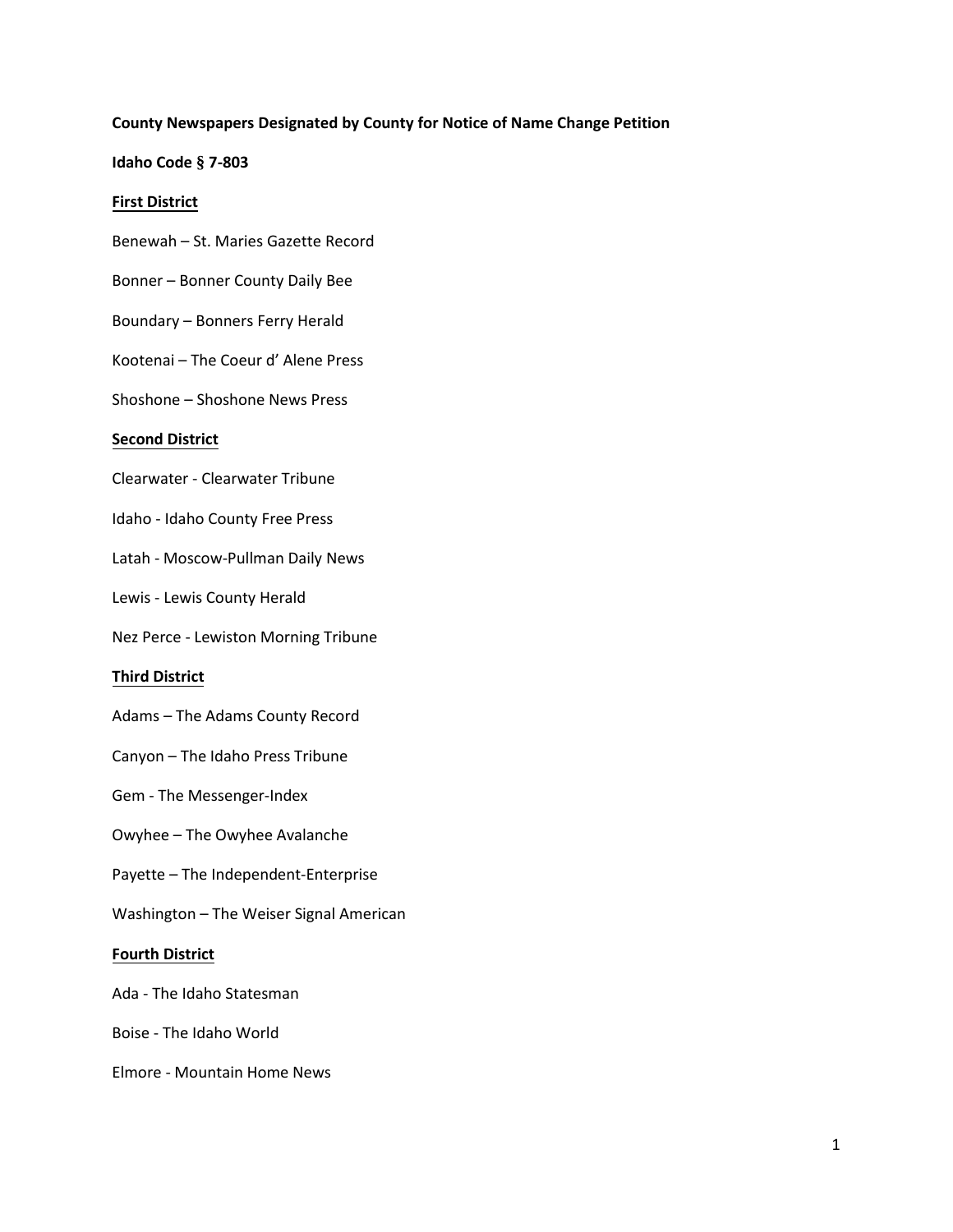Valley - Star News

# **Fifth District**

- Blaine Idaho Mountain Express
- Camas The Courier NEWS
- Cassia Times-News
- Gooding Times-News
- Jerome Times-News
- Lincoln Times-News
- Minidoka Times-News
- Twin Falls Times-News

#### **Sixth District**

- Bannock Idaho State Journal
- Bear Lake News-Examiner
- Caribou Caribou County Sun
- Franklin Preston Citizen
- Oneida The Idaho Enterprise
- Power The Power County Press and Aberdeen Times

# **Seventh District**

- Bingham The Morning News
- Bonneville The Post Register
- Butte The Arco Advertiser
- Custer The Challis Messenger
- Clark The Jefferson Star
- Fremont The Rexburg Standard Journal
- Jefferson The Jefferson Star